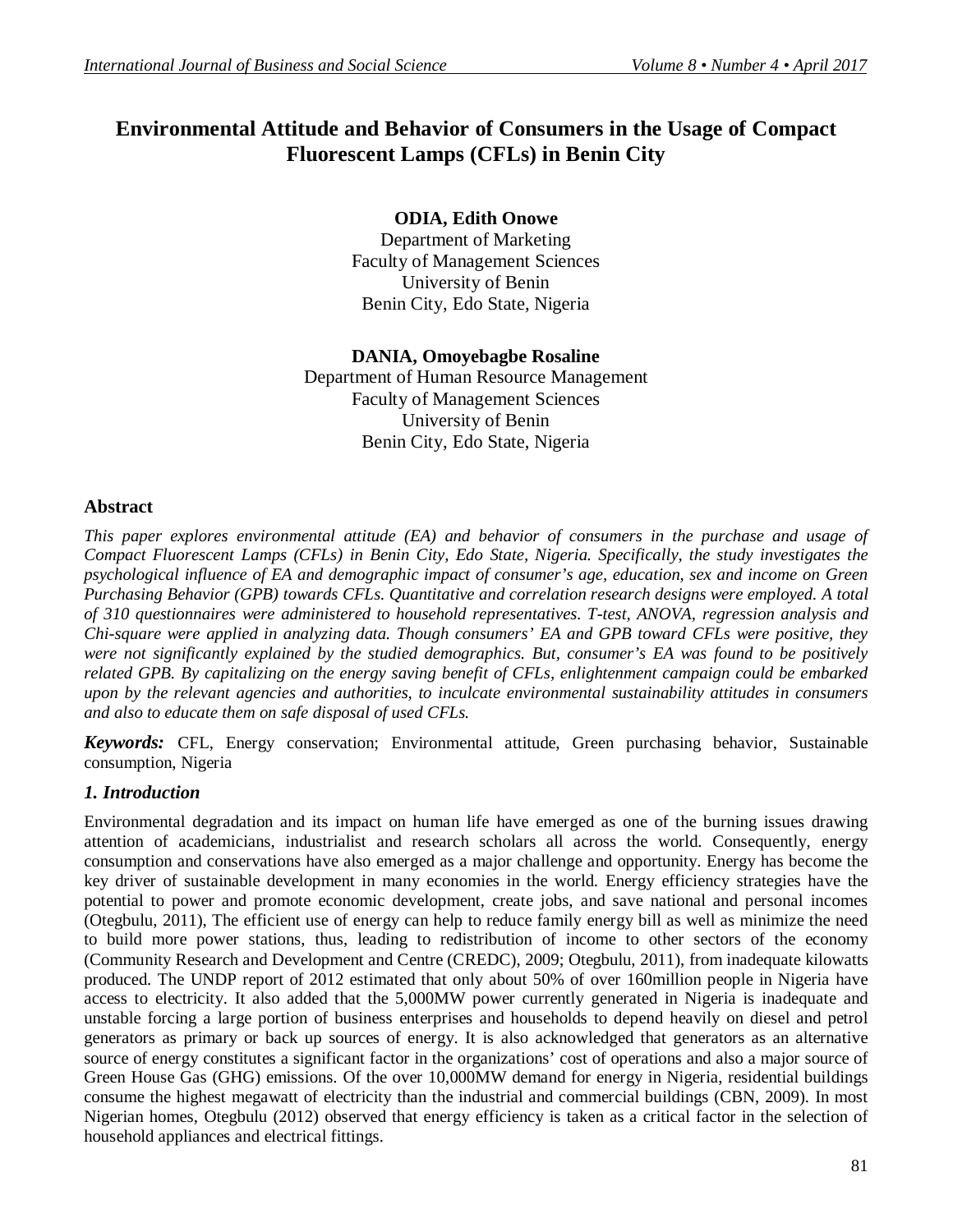He further noticed that in most homes, filament bulbs of wattages ranging from 40watts to 120watts per hour are still being used. Otegbulu's (2012) analysis showed that a typical Incandescent Bulb (IB) converts 10% of input electricity energy into light energy while the rest goes into heat.

It has been estimated that the alternate Compact Fluorescent Lamps (CFLs) use less energy or electricity than incandescent bulbs. CFLs are estimated to last ten times longer, cost little upfront and provide a quick return on investment (Sule, Ajao, Ajimotokan & Garba, 2011) notwithstanding the huge benefit inherent in energy saving devices such as CFLs, the study of Otegbulu (2012) found that households in Lagos metropolis in Nigeria express negative attitude towards energy efficiency practices, both behaviorally and technologically. Since environmental sustainability is partially predicated on sustainable consumption, knowledge of consumers' profile and determinants of their Green Purchase Behavior (GPB) is necessary for the producers, marketers, governments and academicians. Mitigating the effects of human consumption on the environment would be best addressed if the motive, attitudes, behavior and actions of consumers are well understood (Roberts and Bacon, 1997), In the same vein, Rundle –Thiele, (2008) opined that a deeper understanding of the characteristics of green consumers by business owners would be helpful in the design of more efficient and effective sustainable marketing programmer. As indicated by Diamantopoulos, Schlegelmilch, Sinkovics and Bohlen (2003), there is a dearth of knowledge on consumer eco-friendly attitude-behavior link. For instance in Nigeria, the study of Olusola, Abayomi and Obinna (2012) examined the factors influencing the usage of CFLs in existing residential buildings in Lagos Nigeria without recourse to Environmental Attitude (EA) and its implication for users' Environmental/Green Purchase Behavior (GPB), Though the study of Otegbulu (2012) explored the relationship between consumer awareness and the use of energy efficiency devices, no attempt was made to statistically investigate the relationship between consumers' environmental attitudes and environmental purchasing behavior towards CFLs. Against this background, this study aims at adding value to the body of knowledge by examining the following. First, to determine consumer's level of awareness and usage of CFLs as well as investigate consumer's general attitudes towards environmental issues and specifically to determine their Environmental Attitude (EA) towards CFLs. Consumers' Green Purchasing Behavior towards CFLs was also be studied. The relationship between environmental attitude and GPB of CFLs will also be investigated among the study groups. Further attempt was made to examine demographic influences on consumers' environmental attitudes and GPB toward CFLs.

# *2. Factors Limiting the Adoption of CFLs among Household Consumers*

A number of factors have been adduced for the slow adoption of CFLs among consumers. One of the foremost barriers of CFL adoption is finance. In a study, Elliot and Gueggemos (2010) observed that companies in developed countries are forced by escalating cost of operation to seek improved measures to reduce energy consumption. Kumar, Jain and Bansal (2003) observe that the initial outlay cost of retrofitting with CFLs is a source of discouragement to CFL usage by households. In the study of Olusola, *et al*. (2012), initial cost of CFLs was ranked third of the seven factors studied. Secondly, the issue of information and awareness is another critical factor for consideration in the purchase and usage of CFLs (Sathaye & Murtshaw, 2004). Again, awareness factor was ranked as the fifth critical factor in the study of Olusola *et al*. (2012). Yik and Lee (2002) noted that rather than technological challenges, that the problem of energy inefficiency among CFL users in existing building has gone beyond that of technological challenges to include that of knowledge, motivation and financial challenges. In Nigeria, Otegbulu (2012) notes that the problem of lack of motivation among users is traceable to the inefficient billing and collection system combined with the corrupt practices on the part of energy utility workers and consumers. Otegbulu (2012) further remarked that in areas where meter cards that is, the pre-paid billing system is deployed; household users are more conscious of their energy consumption level and are also more likely to adopt energy efficiency measures.

#### *2.1* **Attitudes and Behavior toward Environmental Issues and Products**

Environmental attitudes refer to the individuals' value judgment and it taps the individuals' cognitive assessment of the value of environmental protection (Lee 2005), GPB as defined by Akehurst, Afonso and Goncalves (2012) reflects the effective purchase of green products undertaken by consumers that act according to their convictions. For Odia and Agbonifoh (2014), green purchasing behavior is the act of buying and using of goods and services that are environmentally friendly to satisfy wants.

82 The studies of Kaiser, Wolfing and Fuhrer (1999) and Kotchen and Reiling (2001) provided substantial evidence on the relationship between environmental attitudes and environmental behavior. Evidence from Odia and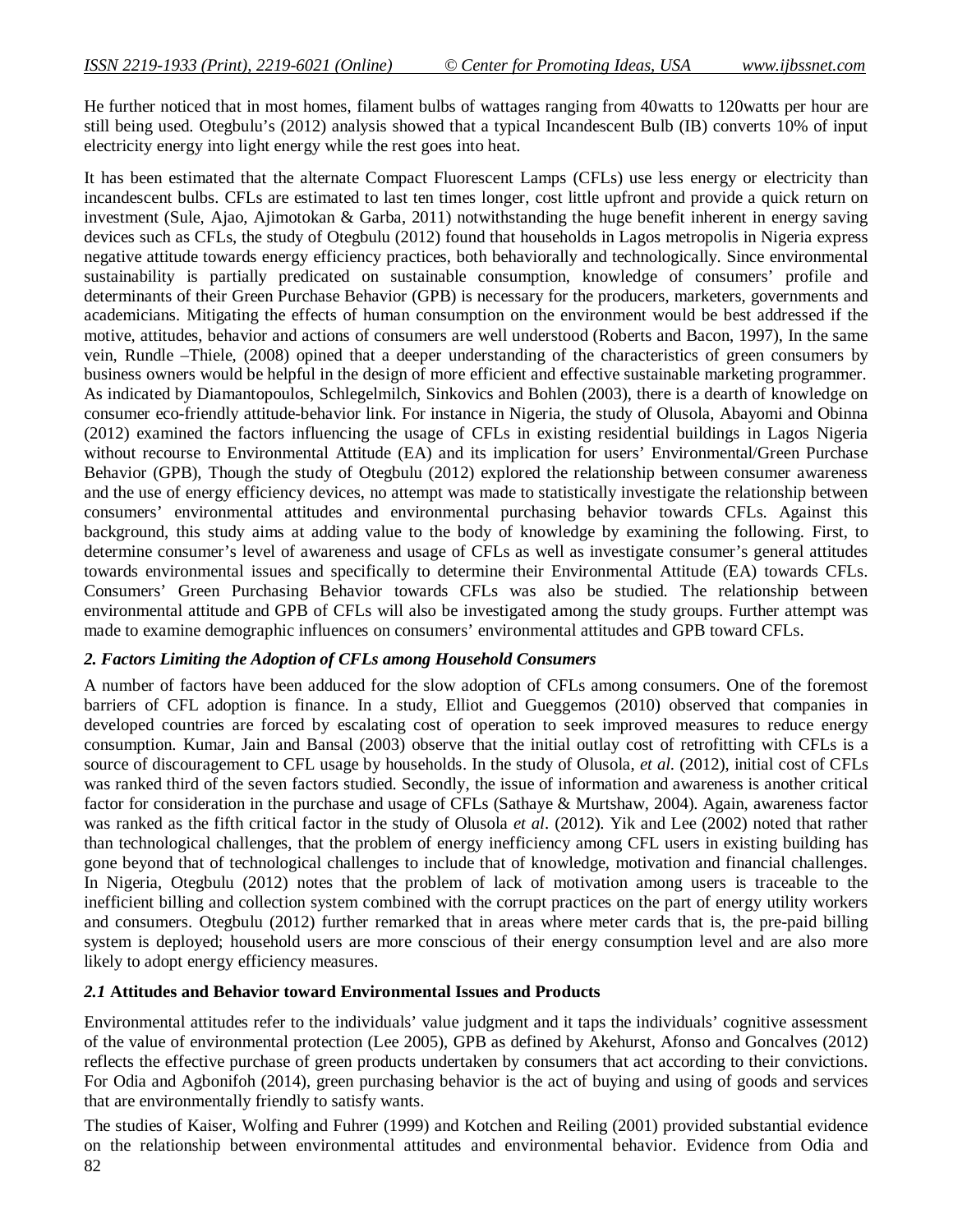Agbonifoh's (2015) study shows that consumers in Benin City possess fairly positive attitude to environmental issues and products in general. Nevertheless, in the same study, environmental attitude did not significantly explain consumers' GPB.

In a study conducted among CFL users in Lagos, Otegbulu (2012) observes that though there is growing and increased consumer awareness of energy efficient methods, that increased awareness rate among consumers did not proportionately improve their energy efficiency behaviors. There appears to be much contention on the issue of 'value-action' gap as it relates to consumer attitude-behavior study. In a study, Young *et al.* (2010) noted an 'attitude-behavior' gap in the studied group. Findings from the study of Young *et al.* (2010) showed that 30% of the consumers who expressed high concern about environmental issues did not translate their environmental concerns into effective purchase habits. In this study, it is assumed that there is close positive link between Green Purchasing Intention (GPI) and Environment Attitude (EA), Consumers with strong positive attitudes toward environmental products would similarly have strong intention to purchase green products such as CFLs. GPI is the readiness expressed by the consumers to act for the protection of the environment (Chan, 1999).

The expected link between EA and GPB proposed in this study stem from the Theory of Reasoned Action (TRA) propound by Fishbein and Ajzen (1975), TRA has been used to explain human behavior as it relates to the link between attitude and behavioral intentions. Mostafa (2007) and Chen (2009) applied the TRA model to explain purchase intention behavior of consumers while Lee (2008), Sinnapen and Abd Rahman (2011) and Odia and Agbonofoh (2015) explored its uses in investigating the influences of environmental attitude on green purchase behavior. The attitude-behavior gap is referred to as inconsistency between attitudes towards sustainable consumption and actual. In some surveys, 30% to 50% of consumers indicate their intention to buy sustainable products, the market share of these goods is often less than 5% of the total sales (Carrington *et al*., 2010; Young *et al*., 2010). An international study by Greenindex (2012) also confirmed the phenomenon of attitude-behavior gap.

#### *2.2* **Demographic Influences on Environmental attitude and Green Purchasing Behavior**

Evidence in the extant literature on the demographic influences on environmental attitude and green purchasing behavior indicate somewhat contradictory reports. Soonthonsmai (2007) noted that consumer's green purchasing intention has positive correlation with different age and income groups. The study done by Ottman, Stafford and Hartman (2006) found that younger generations accept new or innovative ideas better than older people. Results from several other studies have revealed that male and female have significant dissimilarity in their environmental attitude, in most cases the females were found to express more positive attitude than their male counterparts (Lee, 2009; Tikka, Kuitunen and Tynys, 2000; Zelezny, Chua and Aldrich, 2000), However, this finding is a contradiction to the study done by Chen and Chai (2010) who found no significant difference between males and females in their environmental attitude or green purchasing behavior towards ecological issues. In conclusion, Chen and Chai (2010) assert that demographic variables are lesser predictors of green purchasing behavior than psychographic variables. Nonetheless, it should be noted that Chen and Chai's (2010) study focused only on undergraduate students whose personal characteristics might be different from the older working class consumers. In another study, Laroche, Begeron and Barbaro-Forleo (2001) found that consumers with higher education and income were more environmentally sensitive. Nevertheless, the opposite was revealed in Roberts' (1996) earlier study. In the study of Van Liere and Dunlap (1981), no link was established between the following sociodemographic variables (gender, age, and income) and pro-environmental actions.

# *3. Methods*

This study adopts quantitative, descriptive and correlational research designs. The population of this study includes all households in Oredo and Egor Local Government Areas (LGAs) in Benin City, Edo State, Nigeria. The chosen LGAs were randomly selected from the four LGAs in Benin City using lottery method. In absence of accurate sampling frame on the number of households in the two LGAs, 310 questionnaires (155 questionnaires per LGA) were administered by a mix of simple random, systematic and convenience sampling methods to household representatives in the selected LGAs. Benin City was selected for the present study because similar studies such as Otegbulu (2012) and Olusola *et al*. (2012) have been done in cosmopolitan city of Lagos.

Though smaller in size, Benin City as an ancient city is also densely populated of which result on awareness and usage level of CFLs will be helpful to government in policy making regarding energy usage and conservation. On the other hand, market potential for manufacturers could also be estimated with some certainty. The research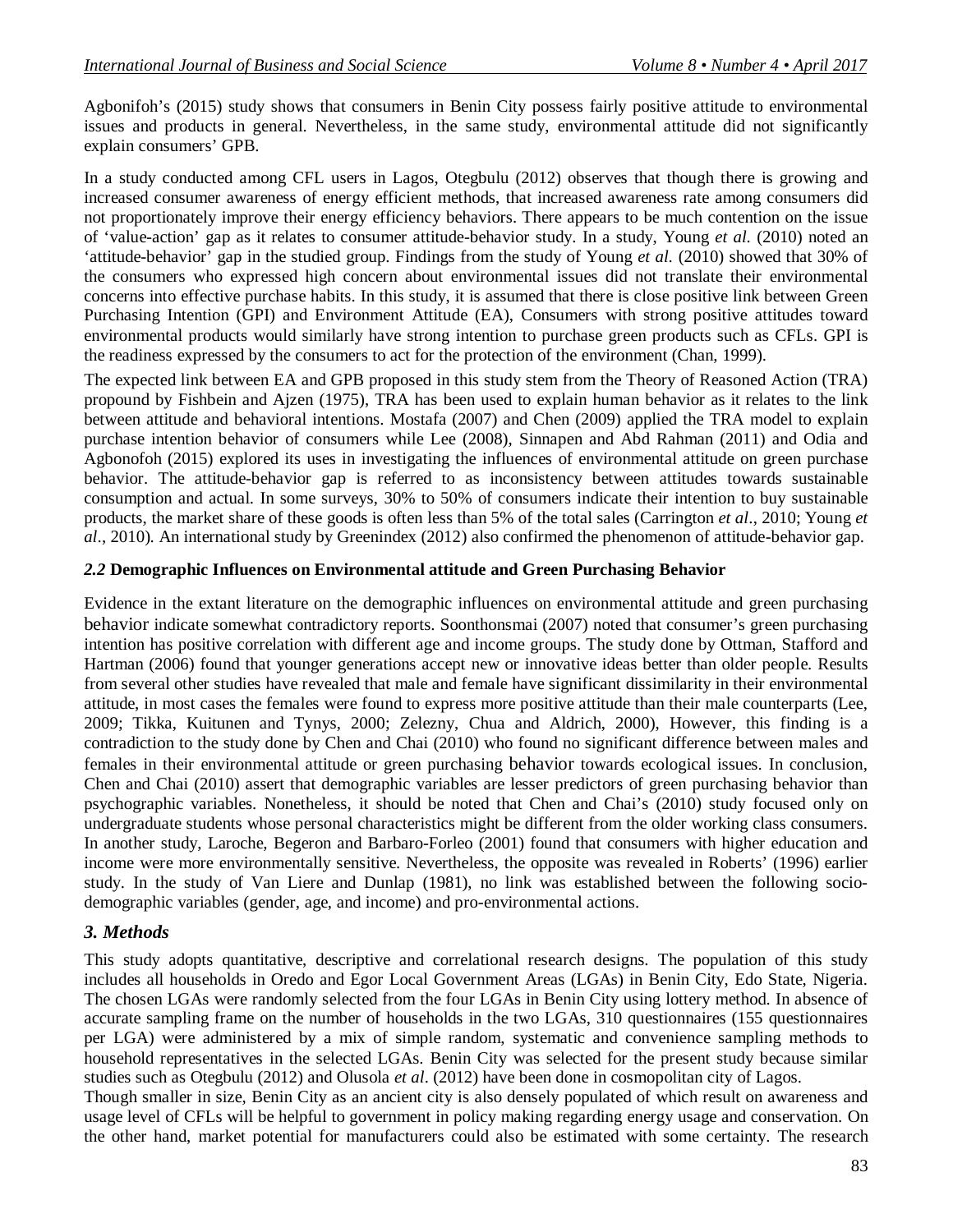instrument was designed in two parts. Part A dwells on demographic profile of respondents: age, education, income and sex. Part B, dealt with the awareness and usage rate of CFLs, EA towards and GPB of consumers in the selection and usage of CFLs.

Awareness and usage were measured using self-constructed items. Consumers' EA was measured using two items selected from Lee's (2008) instrument of a 5 point Likert scale format, anchored by strongly agree (5) and strongly disagree(1) (with appropriate items reverse scored), Four items were adapted from Lee's (2008) to measure environmental attitude towards CFLs usage. Two of these items were deleted to enhance the reliability coefficient of EA to 0.700. For consumer attitudes toward environmental issues in general, two items were also extracted from the study of Lee (2008) and reliability coefficient is 0.801. To measure consumers' GPB towards CFLs, four items were also extracted from the study of Lee (2008), The four items focused on consumer's willingness to pay premium for CFLs; consistent behavior in the selection of CFLs over incandescent lamps, safety of component parts used and preference for CFLs. All GPB items were measured using the same scale as with those of environmental attitude. Cronbach alpha for GPB is 0.701. The four eco-demographic independent variables – age, sex, income and education were measured on interval scale except sex that was measured on a nominal scale with response option of 'female' or 'male'. In order to test for relationship between the dependent variable (GPB) and eco-demographic variables (age, education, and income), ANOVA was used; for sex; the independent sample test was performed. With the help of SPSS, mean, independent sample T-test, and ANOVA were applied in analyzing the collected data at 0.05 level of significance.

#### *3.1* **Demographic Profile of CFL Users**

Of the 310 questionnaires administered, a total of 291 were returned representing 93 %. Out of the 291 returned, 276 (95%) which is approximately 90% of the administered were found usable. Some of the questionnaires were completed on the spot while others were left with the respondents. Some of the questionnaire left could not be retrieved on a second visit and additionally, a few more respondents were reluctant in collecting another questionnaire as they did not want to break another promise. Nevertheless, a response rate of 89% could be regarded a success. The demographic profile in this study showed that respondents with age below 25years were more in number 97(35.1%) than other age groups. Only 4 (1.4%) of the respondents were 41years and above. Respondents with B. Sc and HND were more in number 91 (33.1%) than any other group while primary school leaving certificate holders were the least with frequency of 19 (6.9%), Looking at the economic background of the respondents, 88 (35.8%) earn less than N30,000 per month, only 23 (9.3%) of the respondents earn over N100,000. The perceived disconnect between high educational profile and low income distribution among sample members may not be unconnected to the general economic downturn in Nigeria. 52.2% of the respondents are male while the remaining 47.8% are female. (See Table 1 for details on respondents' profile),

# *4. Findings*

# *4.1* **Awareness of CFLs among Household Users**

The result of data analysis show that awareness rate of CFLs among households in Benin is very high, to the rate of 95.3% of the entire respondents surveyed (See Table 2). While only a marginal percentage of 4.7% said they were not aware of CFLs. The result of the Chi square and the t-test analysis showed that awareness was not related to usage rate. In other words, the rate of CFL awareness did not proportionately translate into purchase and usage of CFLs. Following the result of Pearson Chi square of 1.028,  $p = 3.11$  and t-test,  $t = -1.012$ ,  $p = .312$ , it can be concluded that there is significant difference between the males and the females in their knowledge of CFLs. Figure 1 shows the relationship between respondents' sex and awareness of CFLs.

#### *4.2* **Environmental Attitudes and GPB toward CFLs**

In Table 5, respondents' mean attitudes and green purchase behaviors toward CFLs were computed on a five point scale ranging from 1 to 5. The higher the mean score of the factors; the more positive the attitudes and GPB toward CFLs are. The overall green purchasing behavior of consumers towards CFLs is positive and favorable. A mean index of 3.85 and a corresponding standard deviation of .646 are clear indications that consumers in the present study strongly think it is essential to promote and increase the sales of CFLs in Nigeria.

The mean value of 3.5 shows that buyers of CFLs are moderately concerned with the health hazard of mercury content in CFLs. In other words, buyers make efforts to read labels on health safety of electrical bulbs before making their selection. Judging from the mean response of 3.62, it was concluded that a good number of the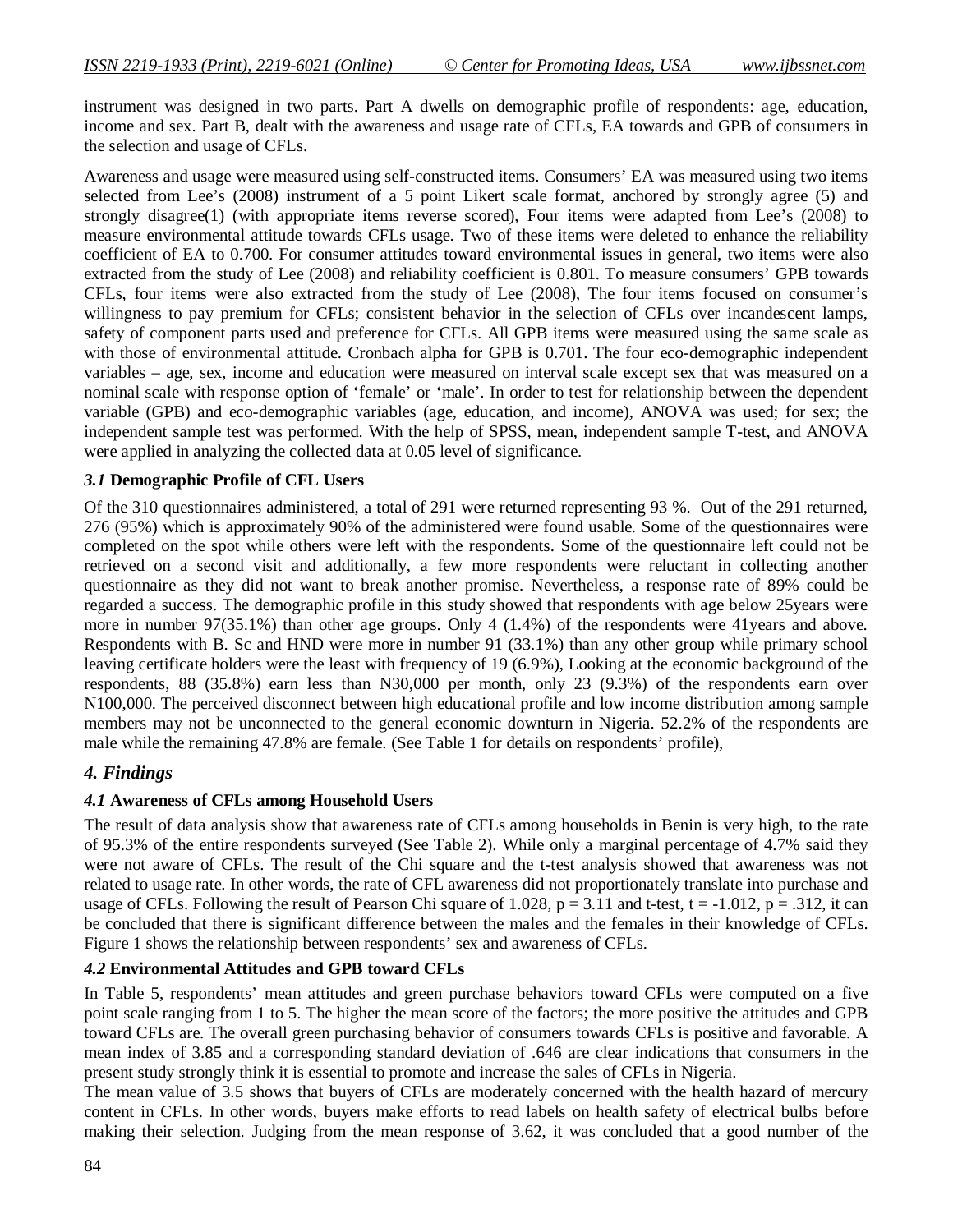buyers prefer CFLs to the incandescent lamps. Not only in preference but are gradually becoming loyal in their desire to continue the usage of CFLs. Consumers' attitude toward environmental issues and protection though positive with a mean of 3.65, is less than the mean response of 4.59 for environmental attitudes toward CFLs.

The reason for the observed difference may be ascribed to the increased awareness, usage and energy saving benefits of CFLs among consumers.

### *4.3* **Consumers' Demographic Influences on EA and Behavior toward CFLs**

In this section, results relating to demographic influences of sex, age, income and education on environmental attitude are presented. For economic influence on users' attitudes towards CFLs, the F-value of .377 and p-value of .825 show that income is insignificant in explaining respondents' environmental attitudes to CFLs. Respondents' of different age groups shared fairly similarly favourable attitudes to CFLs. Following the results obtained from the analysis of variance,  $F = 889$  and  $P = .471$ , this study concludes that education is relevant in explaining the variation in users' environmental attitudes toward CFLs. The mean responses from the various groups show that consumers of different educational backgrounds share positive attitudes towards CFLs. In conclusion, there is no significant relationship between education and environmental attitude to energy CFLs. At a low F-value of .748 and a corresponding p-value of .560, it is obvious that respondents' age is not significant in explaining users' environmental attitude towards CFLs. In the light of ANOVA test result, it can be concluded that consumers of different age groups share similar attitudes that is positive and favourble toward CFLs. (See Table 7 for details), Table 8 shows the t-test result for equality of means on the basis of respondents' sex. The tvalue (.335) and p-value (.738) are indicative that sex is not significant in explaining respondents' attitudes to CFLs. The analysis on the influence of sex on respondents' attitudes to CFLs revealed that both the male and the female respondents were positively disposed to CFL. By implication, the males were not significantly different from the females, in their attitudes to energy saving bulbs (See Table 8 for details), Evidence from data analysis shows that sex, age, education and income did not significantly explain consumers' green purchase Behavior (GPB) towards CFLs. It is evident from ANOVA F-value of .422 and p-value of .792 that age did not influence consumers' GPB towards CFLs. Similarly, for F of .409 and P of .802, education was insignificant in predicting GPB towards CFLs. Finally, F (1.194) and P (.314) succinctly show that income is not a significant determinant of GPB towards CFLs. (See Table 9 for details).

#### *4.4* **Discussion of Findings**

The observable relationship between environmental attitude (EA) and green purchasing behavior (GPB) towards CFLs tend to be in line with the assertion of Straughan and Roberts (1999) that psychographic variables explain better the nature and behavior of ecological consumers. Our finding in this regard, appears to have a close link with Chan and Yam's (1995) findings that Green Purchasing Intention (GPI) is related to GPB. Following Ajzen's (1991) theory of reasoned action, it is logical to draw a direct relationship between GPI and EA, implying that positive environmental attitudes would naturally generate strong intention to purchase. Since users' environmental attitude was found to be a significant predictor of GPB, it implies that consumers' positive environmental attitudes will automatically translate into positive selection of CFLs over the incandescent bulbs. Our results in the areas of demographic influences are akin to Akehurst, Afonso and Goncahes' (2012) and Straughan and Robert's (1999) findings which showed no significant relationship between respondents' age, income, education and sex and green purchasing behavior. The inability of the demographic variables to explain GPB could be linked to the perceived relative advantage of CFLs to the different categories of consumers. For instance, both the female and male in households would derive mutual benefit from the savings that would accrue from using CFLs. This assumption is also true for consumers of different economic and educational backgrounds as well as age groups.

# *5. Conclusion*

This study examined the level of adoption and green purchasing behavior toward CFLs among household users. Additionally, this study analyzes the relationship between EA and GPB of consumers toward CFLs as well as demographic influences on EA and GPB. The findings from this study indicate that the household consumers surveyed possess very high level of awareness and usage of CFLs.

Evidence from data analysis revealed that improvement in awareness of CFLs would proportionately lead to enhanced usage for both the male and female users. Other results showed that EA is significantly related to GPB towards CFLs. But there was no sufficient evidence to prove the link between consumer demographics and GPB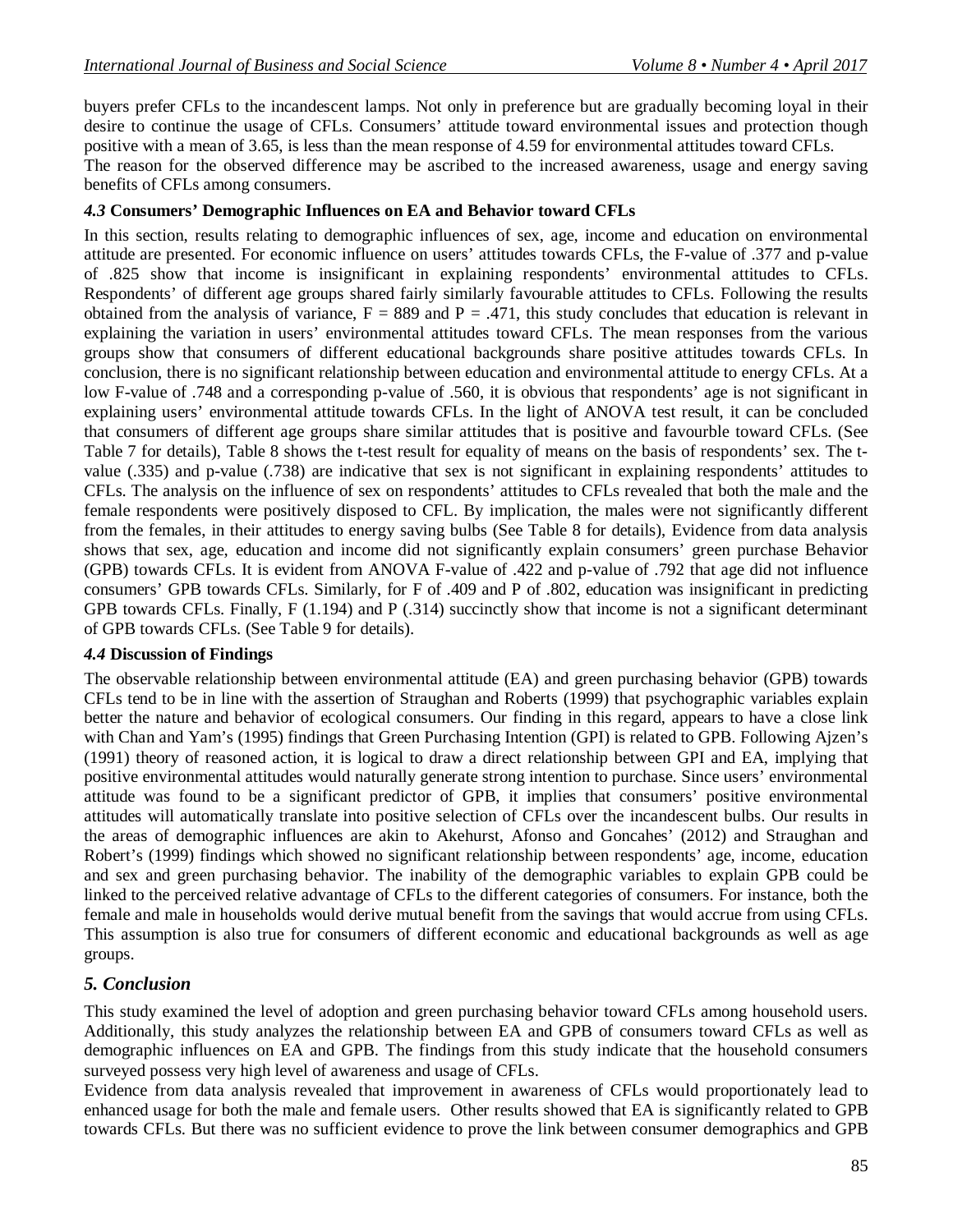towards CFLs. Policy implication deriving from this study applies to the government and business organizations as well as the individual consumers.

#### *5.1* **Research Implications**

The findings in this study have critical implications for business managers, marketers and the Nigerian Government. For manufacturers and marketers of CFLs to secure increased patronage of CFLs, advertising and other marketing communications geared towards promoting CFL usage should be designed to positively influence consumers' attitudes toward CFL. Promotional campaign messages should be oriented toward projecting positive image/benefits of CFLs over other competing brands in the mind of users. Marketers should capitalize on the environmental sustainability of CFLs as its selling point to increase its usage amongst users. For the government, awareness campaign should transcend beyond consumer knowledge and awareness of CFLs to include ability to distinguish among different qualities to be able to identify the SON certified CFLs. To increase the penetration of CFLs usage in residential houses, government should support local manufacturing of standard CFLs as well as borrow a leaf from the Ghanaian government's approach of supporting households with free or subsidized CFLs. SON and Consumer Protection Council (CPC) should systematically intensify efforts to rid the Nigerian market of sub standard CFLs. Government should continue to emphasize and enforce the use of prepaid meter as this strategy would help to curtail corrupt practices among users and service providers earlier identified in the study of Olusola *et al*. (2012), Additionally, this approach has the capacity to compel electricity users to cut cost and adopt CFLs as energy saving strategy. Implication of the research outcome for the individual user of CFLs is majorly in the areas of mercury hazard and safe disposal of used CFLs. Both the individual users and government municipal waste disposal should be enlightened on the safe disposal of used CFLs.

#### *5.2* **Implication for Further Studies**

For researchers, it is suggested that with enlarged sample size, future studies should investigate the relationship between other psychological variables outside environment attitudes and consumer green purchase Behavior towards CFLs and other energy saving equipments such as low carbon emission fridges, air conditioners and vehicles.

#### *References*

- Ajzen, I. (1991), The theory of planned Behavior. Organizational Behavior and Human Decision Processes, 50: 179 - 211.
- Akehurst, G., Afonso,C., & Goncalves, H. M. (2012). Re-examining green purchase behavior and the green consumer profile: New evidences, Management Decision, 50(5): 972-988.
- Chen,T. & Chai, L. (2010). Attitude towards the environmental and green products: Consumer perspective, Management of Science and Engineering, 4(2): 27-39.
- Community Research and Development Centre (2009). Energy efficiency survey in Nigeria, A Guide for Developing Policy and Legislation.
- Diamantopoulos, A., Schlegelmilch, B.B., Sinkovics, R.R., & Bohlen, G.M. (2003). Can socio-demographics still play a role in profiling green consumers? A review of the evidence and an empirical investigation. Journal of Business Research, 56: 465-80.
- Elliot J. & Gueggemos, A (2010).Validating electric intensity in multi-use buildings, Journal of Facilities Management. 9(1): 52-63 Emerald Group Publishing Limited, UK.
- Fishbein, M. & Ajzen, I. (1975). Belief, attitude, intention and behavior: An introduction to theory and research. 1st Edn., Addison-Wesley, Reading, MA., USA., p. 578.
- Greenindex (2012). Consumer choice and the environment a worldwide tracking survey http://images.nationalgeographic.com/wpf/mediacontent/file/GS\_NGS\_2012GreendexHighlights\_10Julycb1341934186.pdf
- Kaiser, F. G., Wolfing, S & Fuhrer, U. (1999).Environmental attitude and ecological Behavior. Journal of Environmental Psychology, 19: 1-19.
- Kotchen, M.J. & Reiling, S.D., (2000). Environmental attitudes, motivations and contingent valuation of nonuse values: A case study involving endangered species, Ecological Economics, 32(1): 93-107.
- Kumar, A., Jain, S.K., Bansal, N.K. (2003). Disseminating energy efficient technologies: A case study of compact fluorescent lamps in India. Energy Policy. 31, 259 - 272.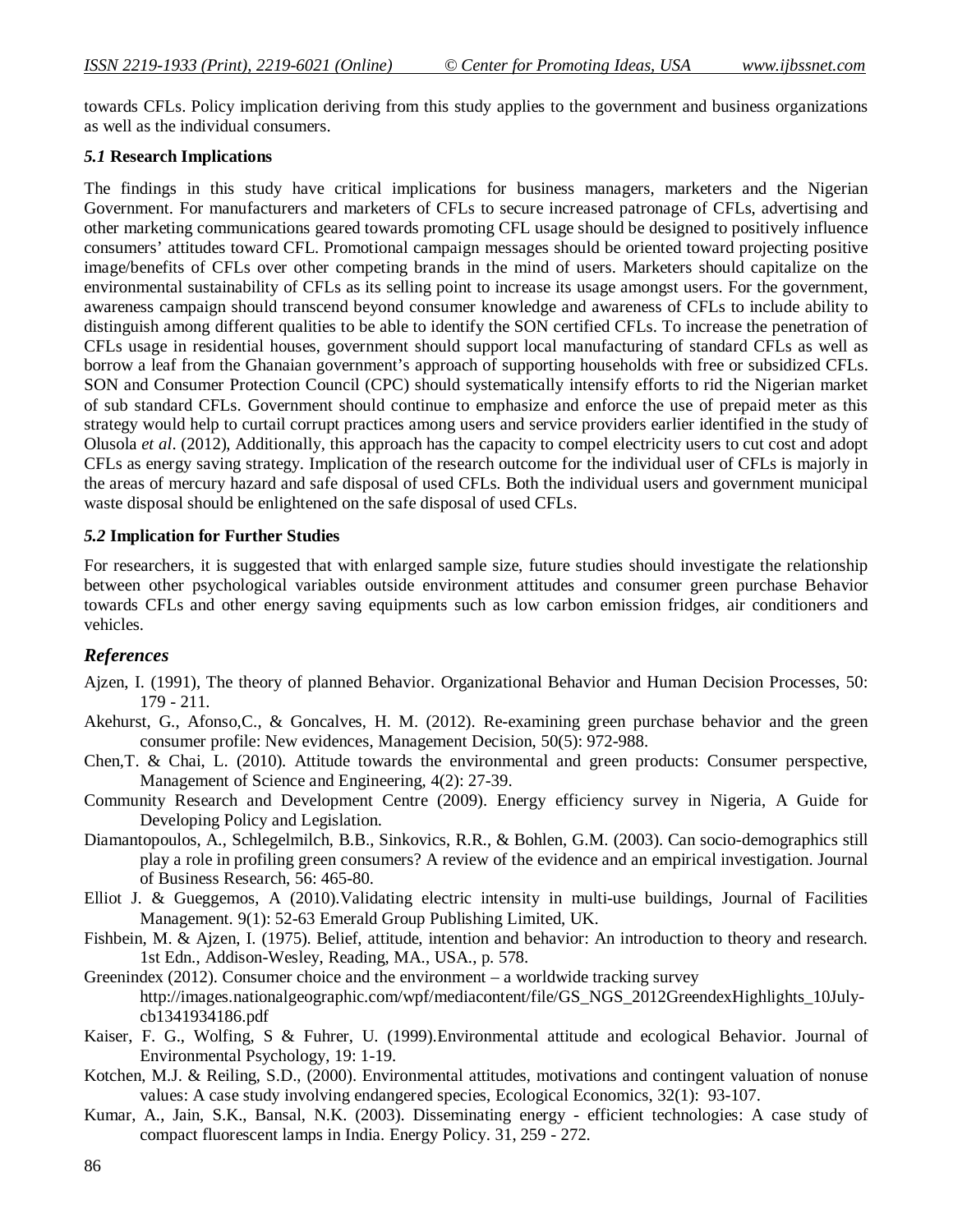- Laroche, M., Begeron, J. & Barbaro-Forleo, G. (2001). Targeting consumers who are willing to pay more for environmentally friendly products, Journal of Consumer Marketing, 18 (6): 503-520.
- Lee, K. (2008). Opportunities for green marketing: Young consumers, Marketing intelligence and planning, Emerald Group Publishing Limited, 26(6), 573-586. DOI:10.11086/02634500810902839
- Lee, K.. (2009). Gender differences in Hong Kong adolescent consumers green purchasing behavior, Journal of Consumer Marketing, 26: 87-96.
- Mostafa, M.M., (2007). Gender differences in Egyptian consumers green purchase behavior: The effects of environmental knowledge, concern and attitude. International Journal of Consumer Studies, 31: 220-229.
- Odia, E. O. & Agbonifoh, C. I. (2015). The antecedents of green purchasing behavior among Nigerian consumers in Edo State, Nigeria Journal of Management Studies, 13 (1): 271-289.
- Olusola, O. J., Abayomi, J. O. & Obinna, L. U. (2012). Factors influencing the usage of compact fluorescent lamps in existing residential buildings in Lagos, Nigeria, International Journal of Energy Economies and Policy, 2(2): 63-70.
- Otegbulu, A. C. (2011). Economics of green design and environmental sustainability, Canadian journal of sustainable development, 4(2): 240-248,
- Otegbulu, A. C. (2012). Energy efficient practice: A focus on residential households, http://www.usaee.org/ usaee2011 /submissions/OnlineProceedings
- Ottman, J. A., Stafford, E. R., & Hartman, C. L. (2006). Avoiding green marketing myopia: Ways to improve consumer appeal for environmentally preferable products. Environment Science and Policy for Sustainable Development, 48: 22-36.
- Roberts, J. A. (1996). Green consumers in the 1990s: Profile and implications for advertising, Journal of Business Research, 36(3): 217-231.
- Roberts, J.A., & Bacon, D.R. (1997). Exploring the subtle relationships between environmental concern and ecologically conscious consumer bahavior. Journal of Business Research, 40, 79-89.
- Rundle-Thiele, S., Paladino,A., & Apostol, S.A.G.Jr. (2008). Lessons learned from renewable electricity marketing attempts: A case study, Business Horizon, 51: 181-190.
- Sathaye, J., & Murtishaw, S. (2004). Market failures, consumer preferences, and transaction costs in energy efficiency purchase decisions. Consultant report No. CEC-500-2005-020 for the California Energy Commission.
- Sinnappan, P. & Abd Rahman A. (2011). Antecedents of green purchasing behavior among Malaysian consumers, International Business Management. 5(3): 129-139. DOI: 10.3923 ibn.2011.129.130.
- Soonthonsmai, V. (2007). Environmental or Green Marketing as Global Competitive Edge: Concept, Synthesis and Implication. Proceedings of the College Teaching and Learning (TLC) and European Applied Business Research (EABR) Conferences, June 4-7, Venice, Italy.
- Straughan, R. D. & Roberts, J. A. (1999). Environmental segmentation alternatives: A look at green consumer Behavior in the new millennium, Journal of Consumer Marketing, 16(6): 558-575.
- Sule B.F., Ajao R.K., Ajimotokan, A.H. & Garba, M.K. (2011). Compact fluorescent lamps and electricity consumption trend in residential buildings in Ilorin, Nigeria, International Journal of Energy sector Management, 5(2): 162-168, Emerald Group Publishing Limited, UK
- Tikka, P. M., Kuitunen, M. T. & Tynys, S. M. (2000). Effects of educational background on students attitudes, activity levels and knowledge concerning the environment, Journal of Environment Education, 31: 12-19.
- Van Liere, K. D. & Dunlap, R. E. (1980). Environmental concern: Does it make a difference how its measured? Environment and Behavior, 13: 651-676.
- Yik, F.W.H, Lee W. L., & Ng. C. K, (2002). Building energy efficiency and the remuneration of operation and maintenance personnel. Facilities Journal, 20(13/14): 406-413 Emerald Group Publishing Limited, UK
- Young, W., Hwang, K,. Mc Donald, S., Oates, C. (2010). Sustainable consumption: Green consumer Behavior when purchasing products, Sustainable Development, 18: 20-31.
- Zelezny, L.C., Chua, P.H. & Aldrich C. (2000). Elaborating on gender differences in environmentalism. Journal of Sociology, 5 (6): 443-457.

#### **Bio-note**

First Author: Dr. (Mrs.) Odia, E. O. is a Senior Lecturer in the Department of Business Administration at the University of Benin, Benin City, Nigeria. Her research area includes branding, green marketing, consumer Behavior, and gender issues. Before joining University of Benin in 2011, she acted as the HOD, Department of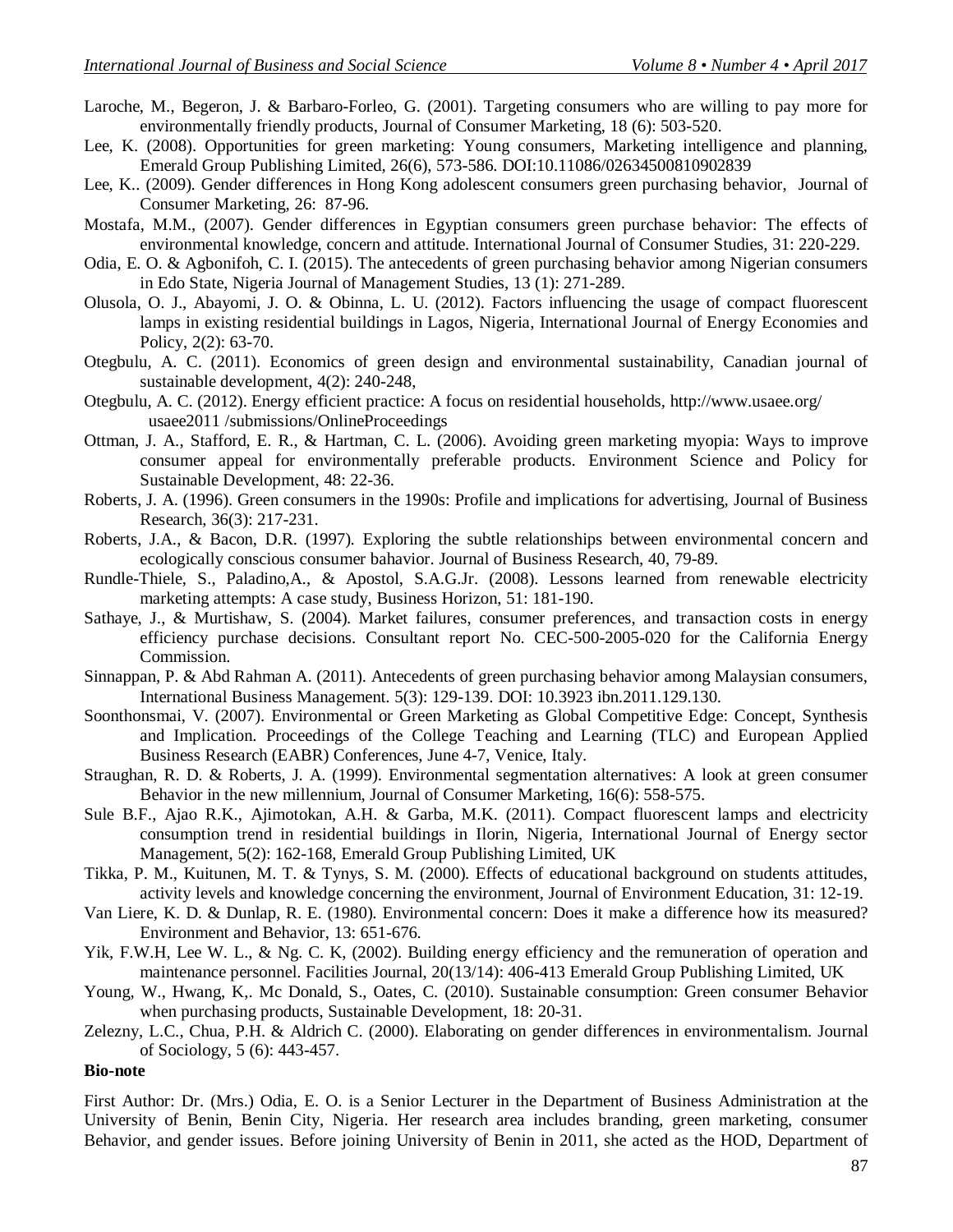Accounting/Business Administration, Benson Idahosa University. Dr. (Mrs.) Odia is an Associate Examiner for the National Open University of Nigeria (NOU) as well as an Assessor for Institute of Chartered Accountant of Nigeria (ICAN). She is a Member of The Academy of Management Nigeria and Organisation of Women in Science for Developing Countries (OWSD).

Second Author: Dr. (Mrs.) Omoyebagbe Rosaline Dania started her career as a Banker in 2002, and worked in the banking industry until 2011. She is a lecturer in the Department of Human Resources Management, Faculty of Management Sciences, University of Benin, Benin City, Edo State, Nigeria. She teaches Organizational Behavior, Strategic Management, Research Methodology, Management and Entrepreneurship courses at the Faculty of Management Sciences, University of Benin, Nigeria. She is a member of the Institute of Entrepreneurs, Nigeria, Student Member-The Academy of Management Nigeria and Member Organization of Women in Science for Developing Countries (OWSD).

#### **Appendices**

| <b>Description of Demographics Frequency Percent</b> |     |      |  |  |  |  |  |
|------------------------------------------------------|-----|------|--|--|--|--|--|
| Age                                                  |     |      |  |  |  |  |  |
| Below 25 Years                                       | 97  | 35.1 |  |  |  |  |  |
| $26 - 30$ Years                                      | 67  | 24.3 |  |  |  |  |  |
| $31 - 35$ Years                                      | 66  | 23.9 |  |  |  |  |  |
| $36 - 40$ Years                                      | 42  | 15.2 |  |  |  |  |  |
| 41 years and above                                   | 4   | 1.4  |  |  |  |  |  |
| <b>Education</b>                                     |     |      |  |  |  |  |  |
| <b>Primary Education</b>                             | 19  | 6.9  |  |  |  |  |  |
| <b>Secondary Education</b>                           | 53  | 19.3 |  |  |  |  |  |
| <b>OND/NCE</b>                                       | 57  | 20.7 |  |  |  |  |  |
| HND/B.Sc                                             | 91  | 33.1 |  |  |  |  |  |
| M.Sc/Ph.D                                            | 55  | 20.0 |  |  |  |  |  |
| <b>Income</b>                                        |     |      |  |  |  |  |  |
| Less than $\text{H}30,000$                           | 88  | 35.8 |  |  |  |  |  |
| N31,000 - N50,000                                    | 50  | 20.3 |  |  |  |  |  |
| N51000 - N100,000                                    | 47  | 19.1 |  |  |  |  |  |
| N51000 - N100,000                                    | 38  | 15.4 |  |  |  |  |  |
| N <sub>100</sub> ,000 and Above                      | 23  | 9.3  |  |  |  |  |  |
| <b>Sex</b>                                           |     |      |  |  |  |  |  |
| Male                                                 | 144 | 52.2 |  |  |  |  |  |
| Female                                               | 132 | 47.8 |  |  |  |  |  |

#### **Table1: Demographic Profile of CFL Users**

|  | Table 2: Respondents Awareness and Usage of CFLs |  |  |  |
|--|--------------------------------------------------|--|--|--|
|--|--------------------------------------------------|--|--|--|

|                               | <b>Purchase and Usage of CFLs</b> |          |            |  |  |  |  |
|-------------------------------|-----------------------------------|----------|------------|--|--|--|--|
| <b>Awareness rate of CFLs</b> | Yes                               | Nο       | Total      |  |  |  |  |
| Yes                           | 203                               | 60       | 263(95.3%) |  |  |  |  |
| No.                           |                                   | 12       | 13(4.7%)   |  |  |  |  |
| Total                         | 207(74.2%)                        | 72(25.8) | 276        |  |  |  |  |
|                               |                                   |          |            |  |  |  |  |

**T = -5.937, p = 0.000; Pearson Chi Square 31.494, p = 0.000**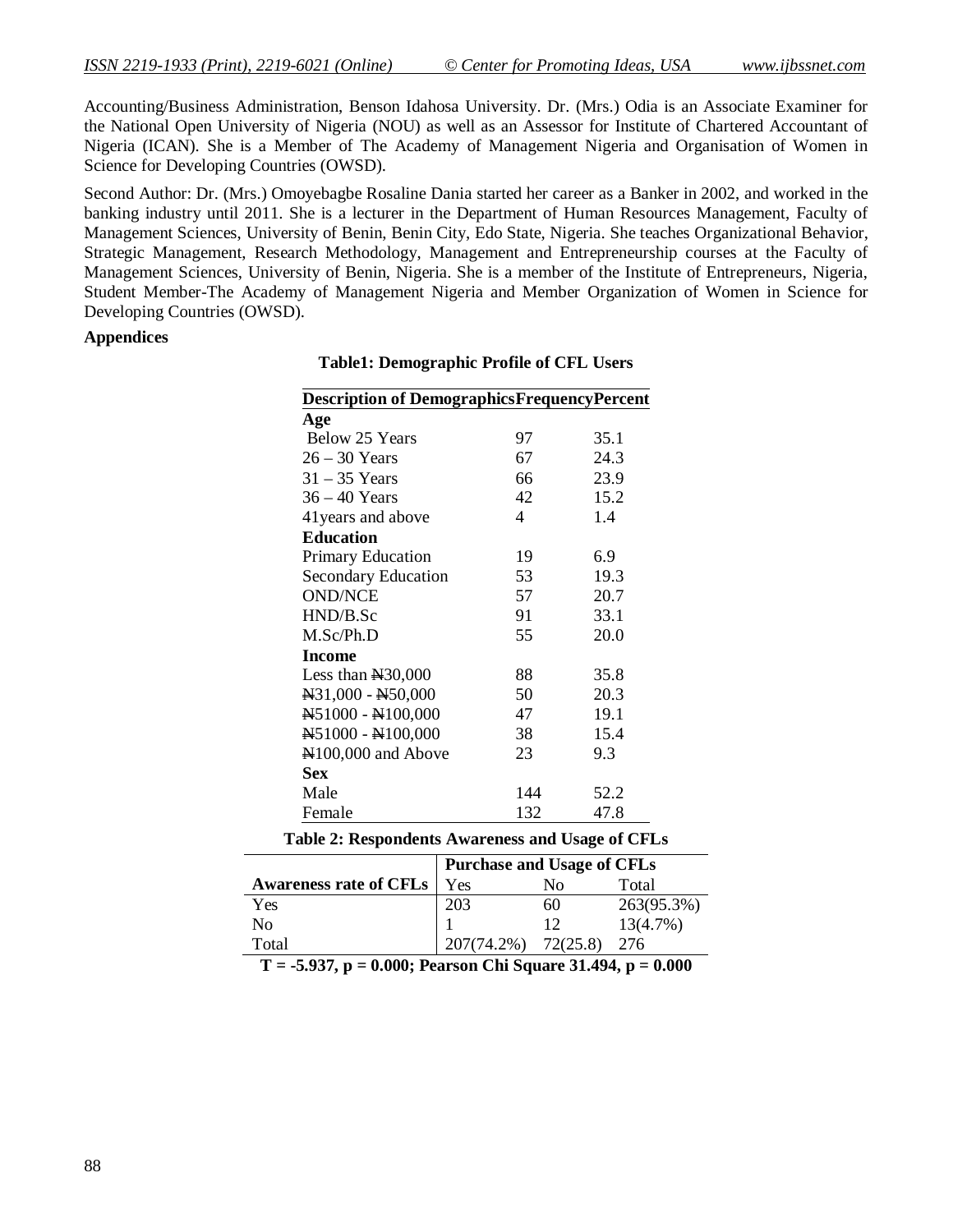|                                                             | <b>Sex</b><br>Male |                        | Total       |  |  |  |  |
|-------------------------------------------------------------|--------------------|------------------------|-------------|--|--|--|--|
| <b>Awareness rate of CFLs</b>                               |                    | Female                 |             |  |  |  |  |
| Yes                                                         | 139                | 124                    | 263 (95.3%) |  |  |  |  |
| N <sub>0</sub>                                              |                    |                        | 13(4.7%)    |  |  |  |  |
| Total                                                       |                    | 144(52.2%) 132 (47.8%) | -276        |  |  |  |  |
| $T = -1.012$ , p = .312; Pearson Chi Square 1.028, p = 3.11 |                    |                        |             |  |  |  |  |

|  | <b>Table 3: Respondents Sex and Awareness of CFLs</b> |  |  |  |
|--|-------------------------------------------------------|--|--|--|
|--|-------------------------------------------------------|--|--|--|

|  |  |  | Table 4: Number and Proportion of Bulbs that are CFLs in an Average Household |
|--|--|--|-------------------------------------------------------------------------------|
|  |  |  |                                                                               |

| <b>Energy Saving Bulbs</b>                                | <b>Frequency</b> | <b>Percent</b> |
|-----------------------------------------------------------|------------------|----------------|
| Number of CFLs in an average household in Benin           |                  |                |
| 1-5 Bulbs                                                 | 137              | 50.4           |
| 6-10 Bulbs                                                | 97               | 35.7           |
| $11-20$ Bulbs                                             | 24               | 8.8            |
| $21-30$ Bulbs                                             |                  | 2.6            |
| 31 Bulbs and above                                        |                  | 2.6            |
| Proportion of Bulbs that are CFLs in an average household |                  |                |
| $0 - 20%$                                                 | 90               | 33.2           |
| 21-40%                                                    | 76               | 28.0           |
| $41 - 60\%$                                               | 45               | 16.6           |
| $61 - 80\%$                                               | 33               | 12.2           |
| 80-100%                                                   | 27               | 10.0           |

# **Table 5: Environmental Attitudes and Green Purchasing Behavior toward CFLs**

|   |                                                                                                                                      |                     | MeanStd. |
|---|--------------------------------------------------------------------------------------------------------------------------------------|---------------------|----------|
|   | <b>S/NMeasures</b>                                                                                                                   | N                   | Dev      |
| 1 | I think environmental protection is meaningless (Reverse Coded)                                                                      | 2783.54 1.408       |          |
| 2 | Environmental protection issues are none of my business (Reverse Coded)                                                              | 2783.44 1.376       |          |
|   | Average attitudes toward environmental issues                                                                                        | 2783.65 1.245       |          |
| 1 | It is essential to promote energy saving bulbs,                                                                                      | 2784.47 .699        |          |
| 2 | I strongly agree that more environmentally friendly bulbs/lamps are needed in Nigeria.                                               | 2784.35 .817        |          |
|   | Average environmental attitudes toward CFLs                                                                                          | <b>2784.59 .646</b> |          |
| 1 | I choose to buy energy saving bulbs that are environmentally-friendly                                                                | 2733.98 1.032       |          |
| 2 | When buying energy saving bulbs, I check label for the health safety of component parts $2773.51$ 1.218<br>used                      |                     |          |
| 3 | I prefer energy saving bulbs CFLs over the non-energy saving bulbs even if their product $2773.62$ 1.122<br>qualities appear similar |                     |          |
| 4 | I buy energy saving bulbs (CFL) even if they are more expensive than the $old_{2773.75}$ 1.198<br>(incandescent) bulbs.              |                     |          |
|   | <b>Average Green Purchasing Behavior</b>                                                                                             | 2783.85 .820        |          |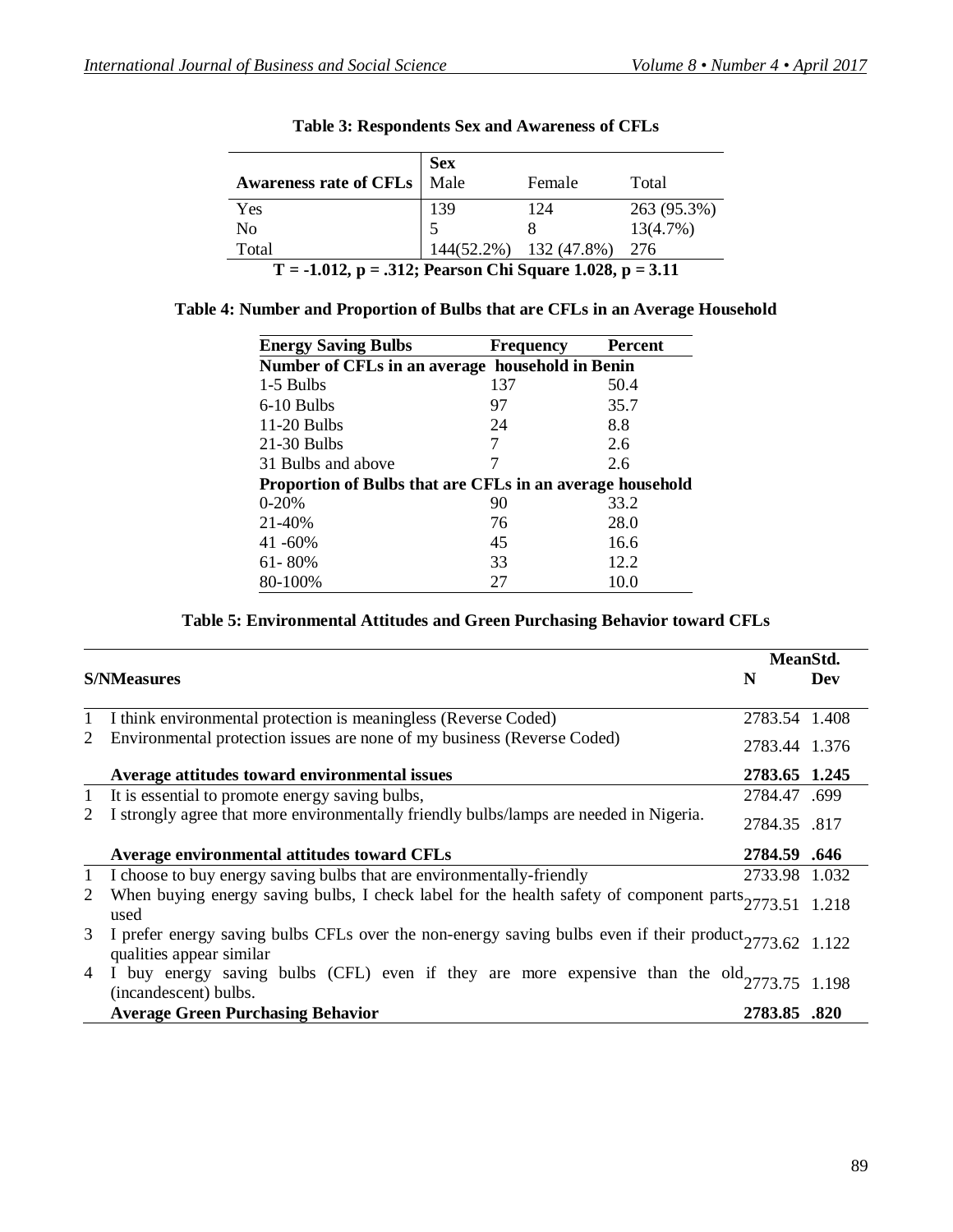|                                                | <b>Factor</b> |                  |      |                                                                 | <b>Coeff</b>          | t Stat               | p-value                        | <b>F-value</b> | Sig       | <b>R</b> Square |            |
|------------------------------------------------|---------------|------------------|------|-----------------------------------------------------------------|-----------------------|----------------------|--------------------------------|----------------|-----------|-----------------|------------|
|                                                |               |                  |      | <b>Environmental Attitude towards CFLs</b>                      |                       |                      |                                |                |           |                 |            |
|                                                |               |                  |      |                                                                 | .270                  | 3.618                | .000                           | 13.093         | $.000*$   | .045            |            |
| *Note: Significant at 5% Level of Significance |               |                  |      |                                                                 |                       |                      |                                |                |           |                 |            |
|                                                |               |                  |      | Table 7: Income, Education and Age Influences on EA toward CFLs |                       |                      |                                |                |           |                 |            |
|                                                |               |                  |      |                                                                 |                       |                      |                                |                |           |                 |            |
| Income                                         |               | <b>Less</b>      | than | N31,000 -                                                       | N51000 -              |                      | N51000 -                       | N100,000       |           | $\mathbf{F}$    | <b>P</b> - |
|                                                |               | N30,000          |      | N50,000                                                         | N <sub>100</sub> ,000 |                      | N <sub>100</sub> ,000          | & Above        |           | value           | value      |
| EA                                             |               | 4.53             |      | 4.51                                                            | 4.64                  |                      | 4.55                           | 4.65           |           | .377            | .825       |
| <b>Education</b>                               |               | <b>Primary</b>   |      | <b>Secondary</b>                                                | <b>OND/NCE</b>        |                      | <b>HND/B.Sc</b>                |                | M.Sc/Ph.D | $F-$            | <b>P</b> - |
|                                                |               | <b>Education</b> |      | <b>Education</b>                                                |                       |                      |                                |                |           | value           | value      |
| EA                                             |               | 4.47             |      | 4.64                                                            | 4.50                  |                      | 4.666                          | 4.53           |           | .889            | .471       |
| Age                                            |               | <b>Below</b>     | 25   | $26 - 30$ Years                                                 | 31                    | 35<br>$\overline{a}$ | 36<br>$\overline{\phantom{0}}$ | 40<br>41 years | and       | $\mathbf{F}$    | <b>P</b> - |
|                                                |               | Years            |      |                                                                 | Years                 |                      | Years                          | above          |           | value           | value      |
| EA                                             |               | 4.57             |      | 4.60                                                            | 4.61                  |                      | 4.64                           | 4.00           |           | .748            | .560       |

# **Table 6: Respondents Environmental Attitudes and GPB toward CFLs**

#### **Table 8: Gender Influences on Environmental Attitudes and GPB toward CFLs**

| <b>Dependent Variable</b>                               |                     |  | Sex N MeanStd. Devt-valuep-value |  |
|---------------------------------------------------------|---------------------|--|----------------------------------|--|
| <b>Attitudes toward CFLs</b>                            |                     |  | Male 1434.59 .653 .335 .738      |  |
|                                                         | Female 1324.57 .644 |  |                                  |  |
| Green Purchasing Behavior towards CFLsMale 1433.80 .790 |                     |  | $-756$ 452                       |  |
|                                                         | Female1323.88 .847  |  |                                  |  |

#### **Table 9: Income, Education and Age Influences on GPB of CFLs**

| <b>Income</b>    | than<br>N30,000 | $N31,000 -$<br>N50,000               | N51000 -<br>N100,000                 | N51000 -<br>N100,000                 | N100,000<br>and Above | F-<br>value    | <b>P</b> -<br>value |
|------------------|-----------------|--------------------------------------|--------------------------------------|--------------------------------------|-----------------------|----------------|---------------------|
| <b>GPB</b>       | 3.76            | 3.71                                 | 4.00                                 | 3.76                                 | 4.00                  | 1.194          | .314                |
| <b>Education</b> | Pri Edu         | <b>Sec Edu</b>                       | <b>ND/NCE</b>                        | HND/B.Sc                             | M.Sc/Ph.D             | F-             | <b>P</b> -          |
| <b>GPB</b>       | 3.68            | 3.87                                 | 3.91                                 | 3.78                                 | 3.85                  | value<br>.409  | value<br>.802       |
| Age              | <b>Below</b>    | 26<br>30<br>$\overline{\phantom{0}}$ | 31<br>35<br>$\overline{\phantom{0}}$ | 36<br>40<br>$\overline{\phantom{0}}$ | &<br>41years          | $\mathbf{F}$ - | <b>P</b> -          |
|                  | 25Years         | <b>Years</b>                         | <b>Years</b>                         | <b>Years</b>                         | above                 | value          | value               |
| <b>GPB</b>       | 3.81            | 3.78                                 | 3.89                                 | 3.95                                 | 3.67                  | .422           | .792                |

L.